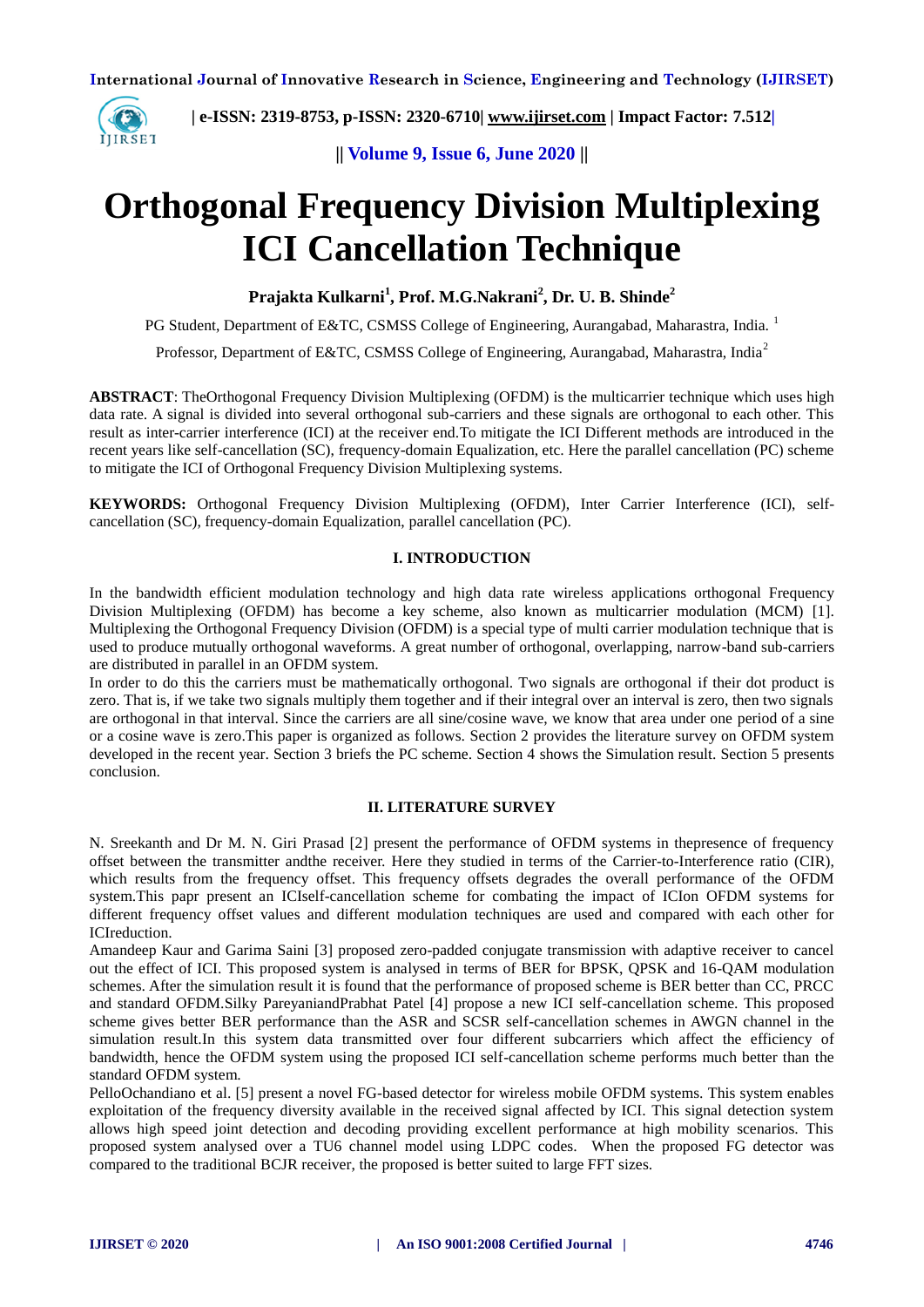

# **| e-ISSN: 2319-8753, p-ISSN: 2320-6710| [www.ijirset.com](http://www.ijirset.com/) | Impact Factor: 7.512|**

## **|| Volume 9, Issue 6, June 2020 ||**

#### **III. PC-OFDM SCHEME**

Figure 1 shows the proposed PC-OFDM scheme, this system is contains two parts; a. PC-OFDM Transmitter (a regular OFDMsystem with an IFFT processing) and PC-OFDM receiver (with an FFTprocessing).



## a. PC-OFDM Transmitter



b. PC-OFDM Receiver Figure 1 PC-OFDM Scheme

#### **a. PC-OFDM Transmitter [1]**

The high data rate serial input bit stream is fed into serial to parallel converter to get low data rate output parallel bit stream. Input bit stream is taken as binary data. The low data rate parallel bit stream is modulated in Signal Mapper.In IFFT, the frequency domain OFDM symbols are converted into time domain OFDM symbols.

After this, Guard interval is inserted in each OFDM symbol to eliminate inter symbol interference (ISI). All the OFDM symbols are taken as input to parallel to serial block. These OFDM symbols constitute a frame. A number of frames can be regarded as one OFDM signal. This OFDM signal is allowed to pass through digital to analog converter (DAC). In DAC the OFDM signal is fed to RF power amplifier for transmission.

At the transmitter, the lower branch requires a FFT operation as defined

$$
x_k = \sum_{n=0}^{N-1} d_n e^{-j\frac{2\pi}{N}kn} \qquad k=0,1,2,3,\ldots,N-1
$$

#### **b. PC-OFDM Receiver**[1]

At the receiver part, the received OFDM signal is fed to analog to digital converter (ADC) and is taken as input to serial to parallel converter. In these parallel OFDM symbols, Guard interval is removed and it is allowed to pass through Fast Fourier transform. Here the time domain OFDM symbols are converted into frequency domain. ICI cancelling demodulation is performed on these OFDM symbols.

At the receiver, the lower branch requires an IFFT as follows.  $\hat{d}'_m = \frac{1}{N} \sum_{i=1}^{N-1} r'_k e^{j\frac{2\pi mk}{N}}$ 

0 *m k k N* 1 1 2 ( ) 2 0 0 1 ˆ *N N n k mk j j N N m n n n k d d H e e N* 1 0 0, ˆ *N m m m n n m n n n m d H v d H v d* m=0,1,2,……..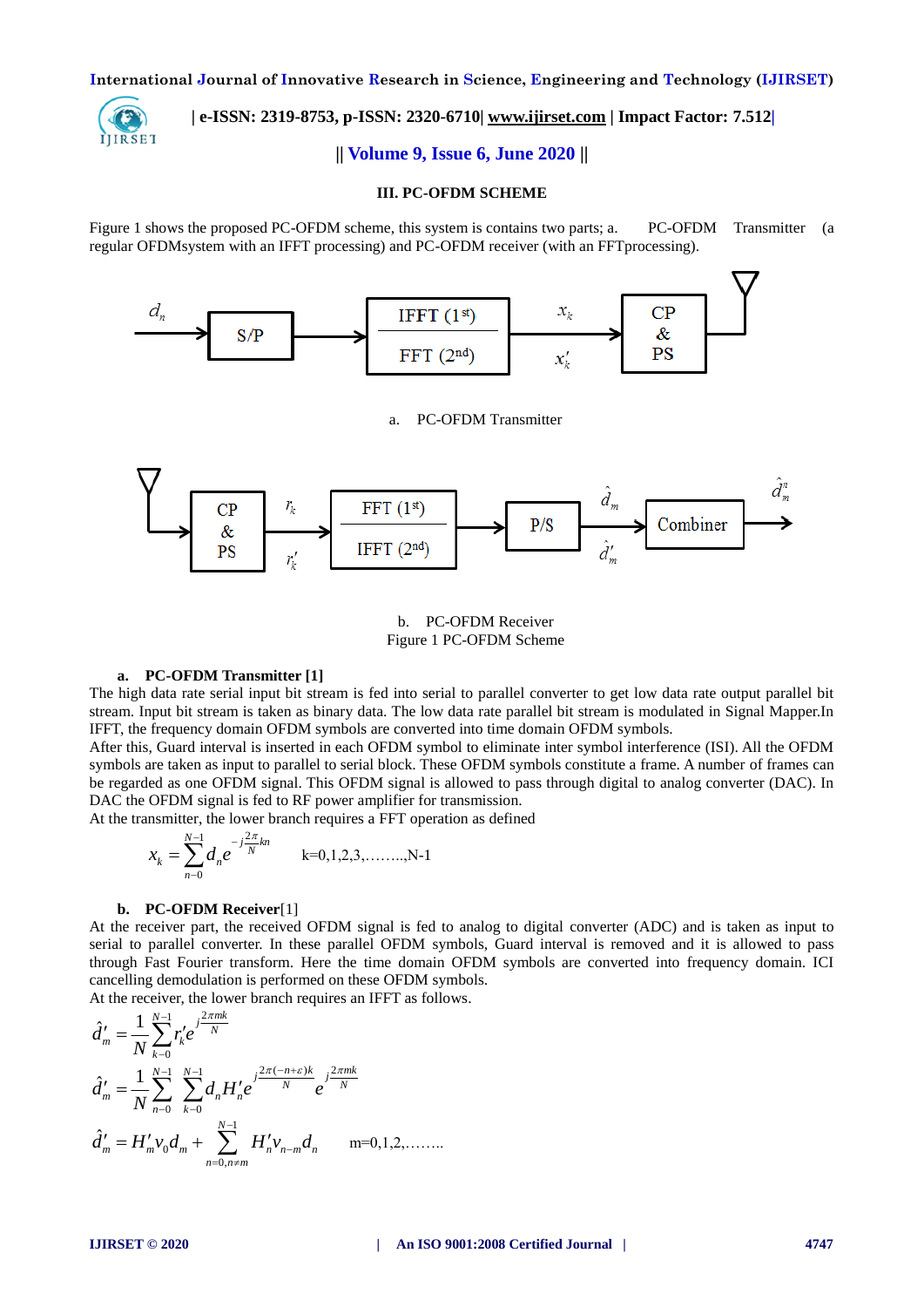**| e-ISSN: 2319-8753, p-ISSN: 2320-6710| [www.ijirset.com](http://www.ijirset.com/) | Impact Factor: 7.512|** IJIRSET

**|| Volume 9, Issue 6, June 2020 ||** 

Where,

Where,  
\n
$$
v_{n-m} = \frac{e^{-j\pi \frac{N-1}{N}(m-n+\varepsilon)}}{N \sin[(\pi/N)(m-n+\varepsilon)]} \Big|_{(n-m)\text{ mod } N}
$$

Note  $r_k$  represents the 2nd received signal, and  $\hat{d}_m$  is the output of the IFFT.

# **III. SIMULATION RESULT**

SF-, SFPC-OFDM systems are all two-branch systems. It is assumed that the channel responses,  $h_1$  and  $h_2$ , are known at the receiver and remain constant for two adjacentsubcarriers. The maximum Doppler spread,  $f<sub>D</sub>$ , to subcarrier frequency spacing ratio.



Figure 2 The BER comparison of SF- and SFPC- OFDM system with different Block sizes, constant Doppler frequency

| SR.NO | Technique | <b>Block</b> size |          |          |
|-------|-----------|-------------------|----------|----------|
|       |           | 256               | 512      | 1024     |
|       | SF min    | 0.014857          | 0.086363 | 0.020349 |
|       | SF max    | 0.15102           | 0.22178  | 0.32347  |
|       | SFPC min  | 0.0023395         | 0.018566 | 0.067082 |
|       | SFPC max  | 0.16243           | 0.23869  | 0.32345  |

Table 1 Results of ICI mitigation at different block size

is chosen as  $0.0244$  (fD =50 Hz) and  $0.0488$  (fD =100 Hz) in SUI channel parameters with a fixed OFDM block size N = 512. In Figure 3, the BER of the SFPC scheme outperforms that of the PC and SF schemes, while the BER of the SF scheme is better than that of the PC scheme. The lower  $f<sub>D</sub>$ , the better BER performance of all.



Figure 3 BER comparison of SF- and SFPC- OFDM schemes for different Doppler Shift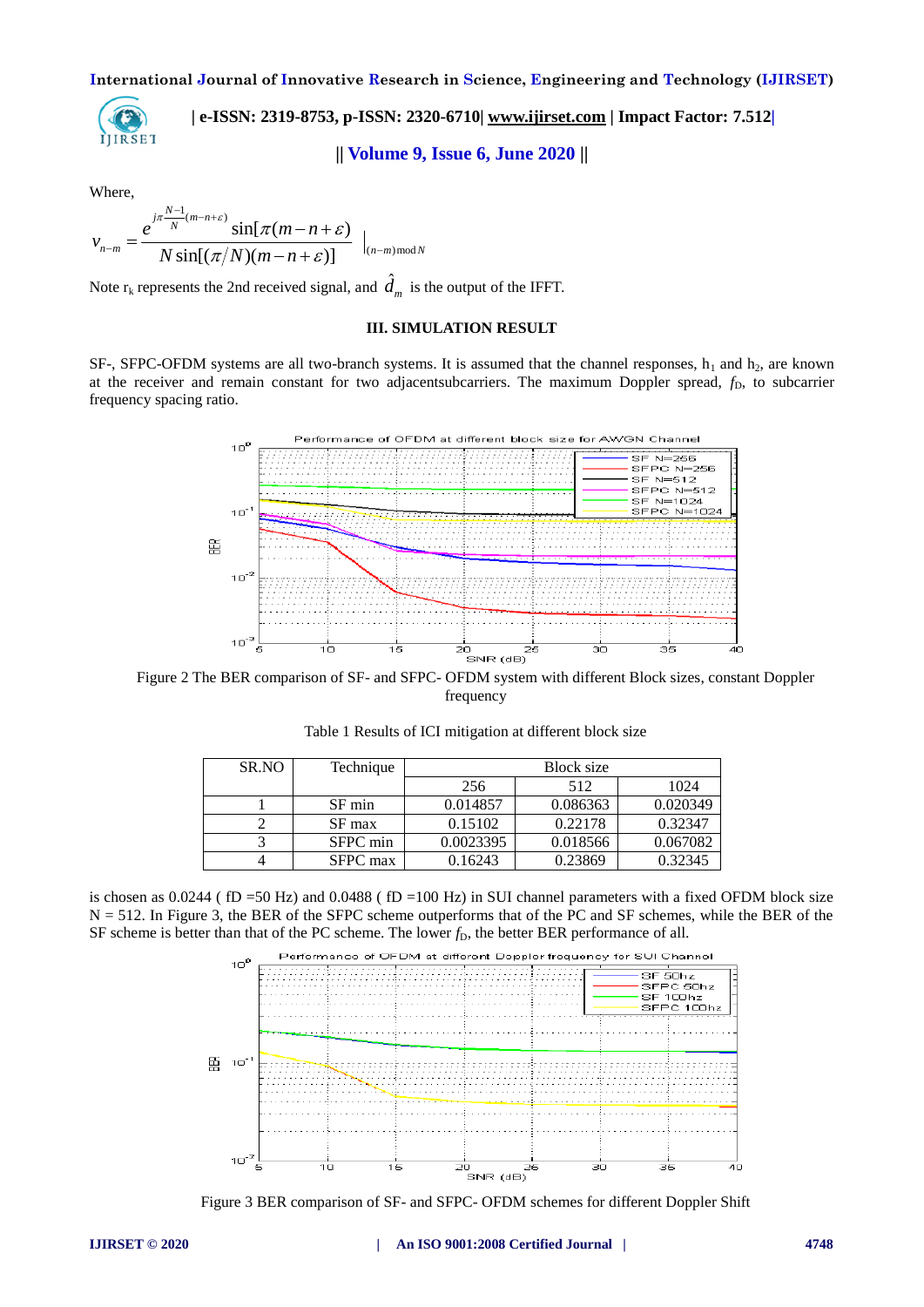

 **| e-ISSN: 2319-8753, p-ISSN: 2320-6710| [www.ijirset.com](http://www.ijirset.com/) | Impact Factor: 7.512|**

**|| Volume 9, Issue 6, June 2020 ||** 

The Table 2 and Table 3 shows the result, the minimum value for SF-OFDM ranges from0.012863 (f=50HZ) to 0.12755 (f=100Hz) and maximum value ranges from 0.27345 (f=50HZ) to 0.28762 (f=100Hz). The minimum value for SFPC-OFDM ranges from 0.03475 (f=50HZ) to 0.03475 (f=100Hz) and maximum value ranges from 0.287343 (f=50HZ) to0.0.27765 (f=100Hz). The result is calculated on the basis of 5 iterations.

| Sr. no. | <b>PARAMETERS</b> | <b>SPECIFICATION</b> |
|---------|-------------------|----------------------|
|         | <b>Iterations</b> | 100                  |
|         | Block size        | 512                  |
|         | Doppler frequency | 50 and 100           |
|         | Time spread       |                      |
|         | No. of multipath  |                      |

Table 2 Observation table for SF- and SFPC-OFDM with SUI channel

# **BER v/s SNR Observation at Different Block Size for SUI Channel**



Figure 4 BER comparison of SF- and SFPC- OFDM schemes for different Block sizes in SUI channel

The results are shown in Figure 4 SF- and SFPC- OFDM method have been tested using simulations on the basis of their bit error rate (BER).In order to investigate the performances of OFDM an accurate channel model needs to be considered. Usually all the wireless channels are characterized by path loss (including shadowing), multipath delay spread, fading characteristics, Doppler spread, and co-channel and adjacent channel interference. Ricean distribution can be used for characterization of narrow band received signal fading. In this distribution the key parameter is the Kfactor, which is defined as the ratio of the fixed component power and the scatter component power.

Figure 4 shows the average BER comparison with the maximum Doppler frequency  $f<sub>D</sub>$ , equal to 100 Hz. Both the SF and SFPC schemes are compared with three different OFDM block size, N=256, 512, and 1024. Table 4 and Table 5 shows the parameter and results for the BER for different block size at constant frequency 100 hz. They are known or estimated accurately at the receiver, and the corresponding complex channel gain remains constant between adjacent subcarriers in one OFDM symbol. The Table 5 shows the result, the minimum value for SF-OFDM ranges from 0.12939 (N=256) to 0.27595 (N=1024) and maximum value ranges from 0.27664 (N=256) to 0.32347 (N=1024).

The minimum value for SFPC-OFDM ranges from  $0.03632$  (N=256) to  $0.036145$  (N=1024) and maximum value ranges from 0.27664 (N=256) to 0.27601 (N=1024). The result is calculated on the basis of 5 iterations.

| Table 3 Results of SUI channel at different Doppler Frequencies |  |
|-----------------------------------------------------------------|--|
|-----------------------------------------------------------------|--|

| SR.NO | Technique | Doppler frequency |          |
|-------|-----------|-------------------|----------|
|       |           | 50                | 100      |
|       | SF min    | 0.012863          | 0.12755  |
|       | SF max    | 0.27345           | 0.28762  |
|       | SFPC min  | 0.03475           | 0.036045 |
|       | SFPC max  | 0.287343          | 0.27765  |